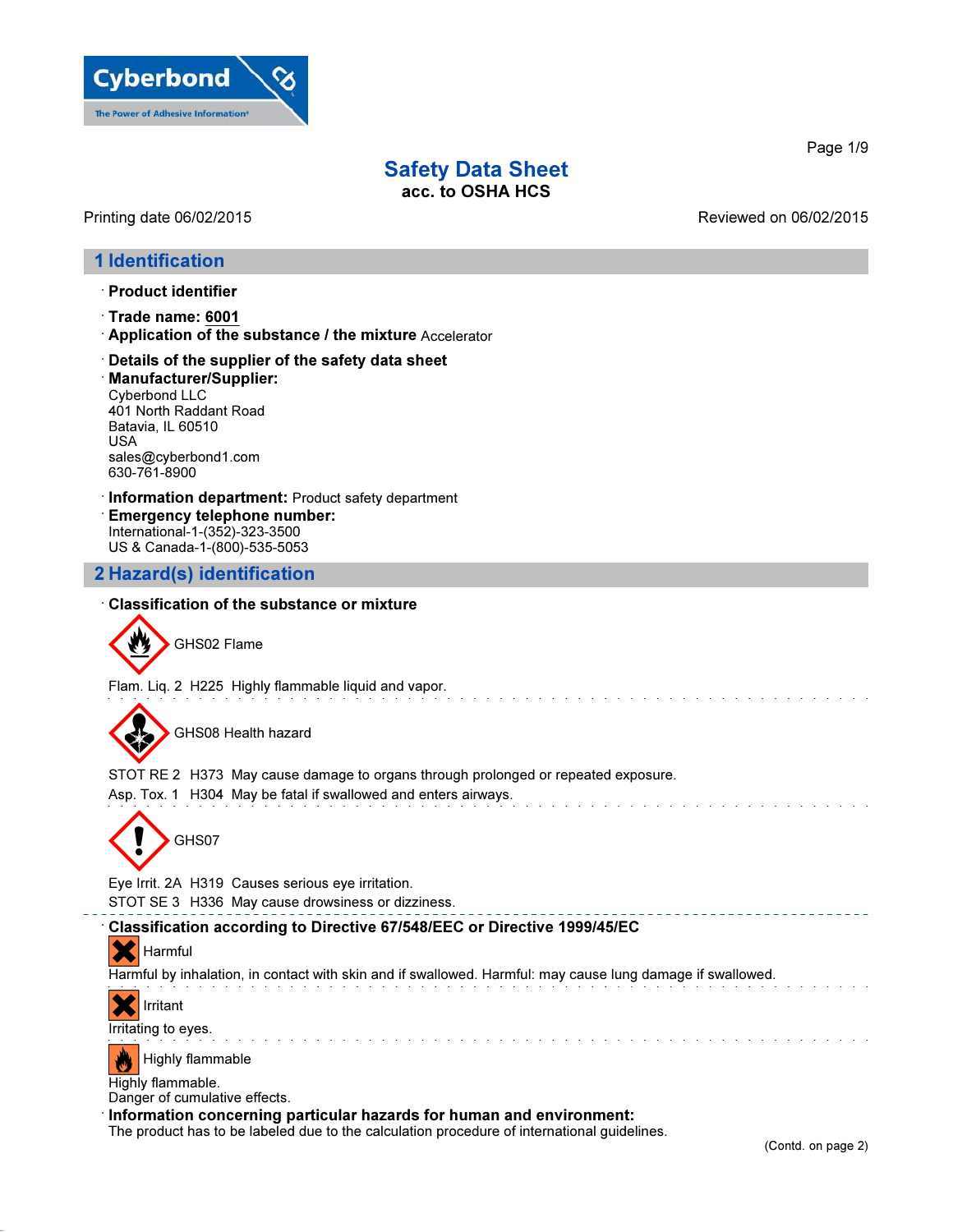Printing date 06/02/2015 Reviewed on 06/02/2015

#### Trade name: 6001

(Contd. of page 1)

· Classification system:

The classification was made according to the latest editions of international substances lists, and expanded upon from company and literature data. 

· Label elements

- · GHS label elements The product is classified and labeled according to the Globally Harmonized System (GHS).
- · Hazard pictograms



· Signal word Danger

- · Hazard-determining components of labeling:
- Petroleum Distillates acetone

N,N-dimethyl-p-toluidine

#### · Hazard statements

Highly flammable liquid and vapor.

Causes serious eye irritation.

May cause drowsiness or dizziness.

May cause damage to organs through prolonged or repeated exposure.

May be fatal if swallowed and enters airways.

#### **Precautionary statements**

If medical advice is needed, have product container or label at hand.

Keep out of reach of children.

Read label before use.

Keep away from heat/sparks/open flames/hot surfaces. - No smoking.

Use explosion-proof electrical/ventilating/lighting/equipment.

Do not breathe dust/fume/gas/mist/vapors/spray.

Wear protective gloves / eye protection / face protection.

Wear eye protection / face protection.

Ground/bond container and receiving equipment.

Use only non-sparking tools.

Take precautionary measures against static discharge.

Wash thoroughly after handling.

Use only outdoors or in a well-ventilated area.

If swallowed: Immediately call a poison center/doctor.

IF ON SKIN (or hair): Remove/Take off immediately all contaminated clothing. Rinse skin with water/shower.

If in eyes: Rinse cautiously with water for several minutes. Remove contact lenses, if present and easy to do. Continue rinsing.

IF INHALED: Remove victim to fresh air and keep at rest in a position comfortable for breathing.

Call a poison center/doctor if you feel unwell.

If eye irritation persists: Get medical advice/attention.

Get medical advice/attention if you feel unwell.

Do NOT induce vomiting.

In case of fire: Use for extinction: CO2, powder or water spray.

Store locked up.

Store in a well-ventilated place. Keep container tightly closed.

Store in a well-ventilated place. Keep cool.

Dispose of contents/container in accordance with local/regional/national/international regulations.

· Other hazards

#### · Results of PBT and vPvB assessment

· PBT: Not applicable.

· vPvB: Not applicable.

#### 3 Composition/information on ingredients

#### · Chemical characterization: Mixtures

· Description: Mixture of the substances listed below with nonhazardous additions.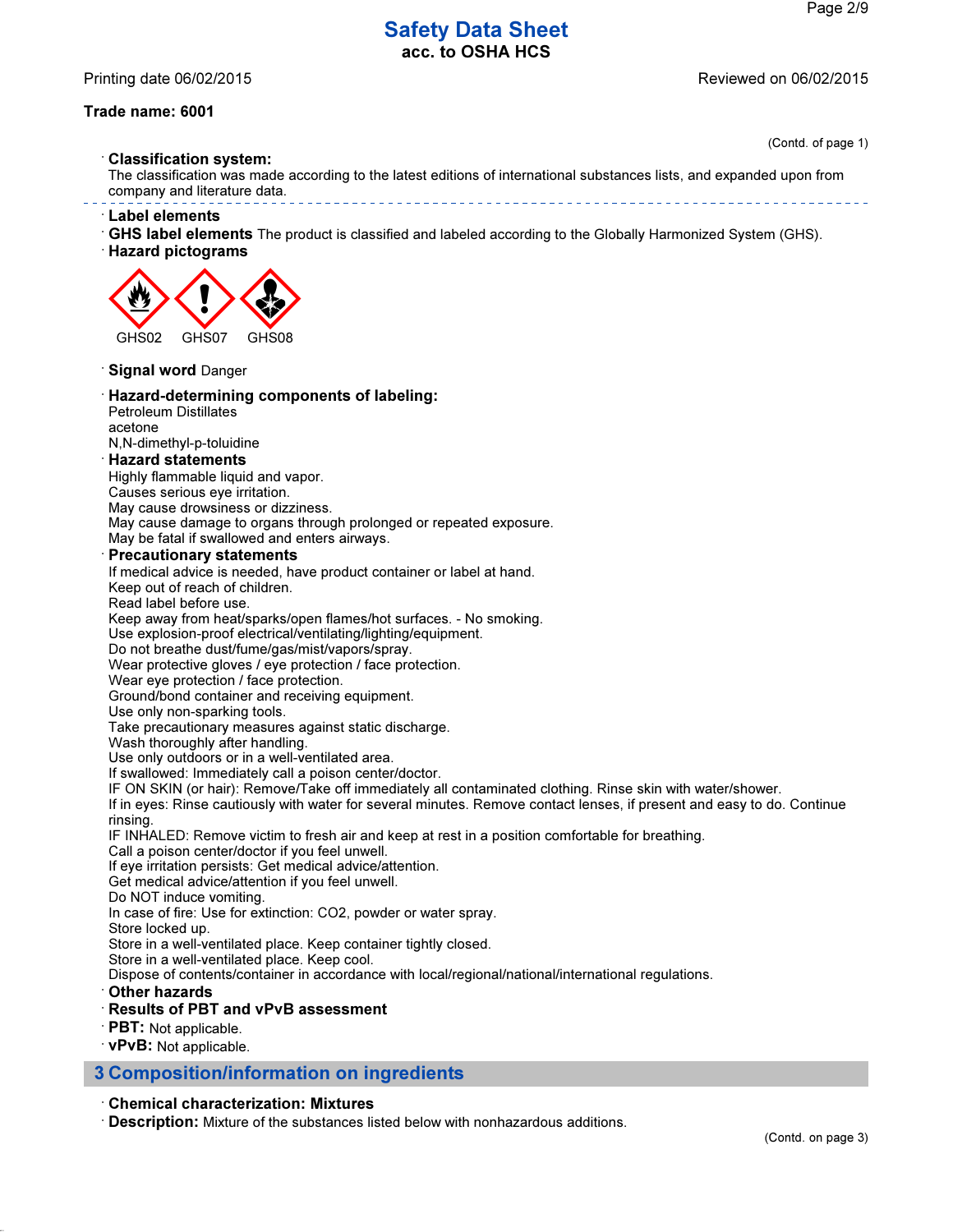#### Trade name: 6001

(Contd. of page 2)

|                         |                                   | $\sim$ $\sim$ . page $\sim$ / |  |  |
|-------------------------|-----------------------------------|-------------------------------|--|--|
| ∴ Dangerous components: |                                   |                               |  |  |
|                         | 68410-97-9 Petroleum Distillates  | 50-100%                       |  |  |
| $67-64-1$ acetone       |                                   | 25-50%                        |  |  |
|                         | 99-97-8 N, N-dimethyl-p-toluidine | $1 - 2.5\%$                   |  |  |
|                         |                                   |                               |  |  |

# 4 First-aid measures

# · Description of first aid measures

· General information:

Symptoms of poisoning may even occur after several hours; therefore medical observation for at least 48 hours after the accident.

- · After inhalation: Supply fresh air; consult doctor in case of complaints.
- $\cdot$  After skin contact: Immediately wash with water and soap and rinse thoroughly.
- $\cdot$  After eye contact: Rinse opened eye for several minutes under running water. Then consult a doctor.
- · After swallowing:

If symptoms persist consult doctor.

Immediately call a doctor.

- · Information for doctor:
- · Most important symptoms and effects, both acute and delayed Breathing difficulty

· Indication of any immediate medical attention and special treatment needed No further relevant information available.

## 5 Fire-fighting measures

- · Extinguishing media
- · Suitable extinguishing agents: CO2, sand, extinguishing powder. Do not use water.
- · For safety reasons unsuitable extinguishing agents: Water with full jet
- · Special hazards arising from the substance or mixture No further relevant information available.
- · Advice for firefighters
- · Protective equipment:

Mouth respiratory protective device.

Wear self-contained respiratory protective device.

#### 6 Accidental release measures

· Personal precautions, protective equipment and emergency procedures

Wear protective equipment. Keep unprotected persons away. Ensure adequate ventilation

## · Environmental precautions:

Do not allow product to reach sewage system or any water course.

Prevent seepage into sewage system, workpits and cellars.

Inform respective authorities in case of seepage into water course or sewage system.

#### · Methods and material for containment and cleaning up:

Dispose contaminated material as waste according to item 13. Ensure adequate ventilation.

Do not flush with water or aqueous cleansing agents

#### Reference to other sections

See Section 7 for information on safe handling. See Section 8 for information on personal protection equipment. See Section 13 for disposal information.

## 7 Handling and storage

#### · Handling:

#### · Precautions for safe handling

Store in cool, dry place in tightly closed receptacles.

Keep away from heat and direct sunlight.

Ensure good ventilation/exhaustion at the workplace.

· Information about protection against explosions and fires:

Keep ignition sources away - Do not smoke.

Protect against electrostatic charges.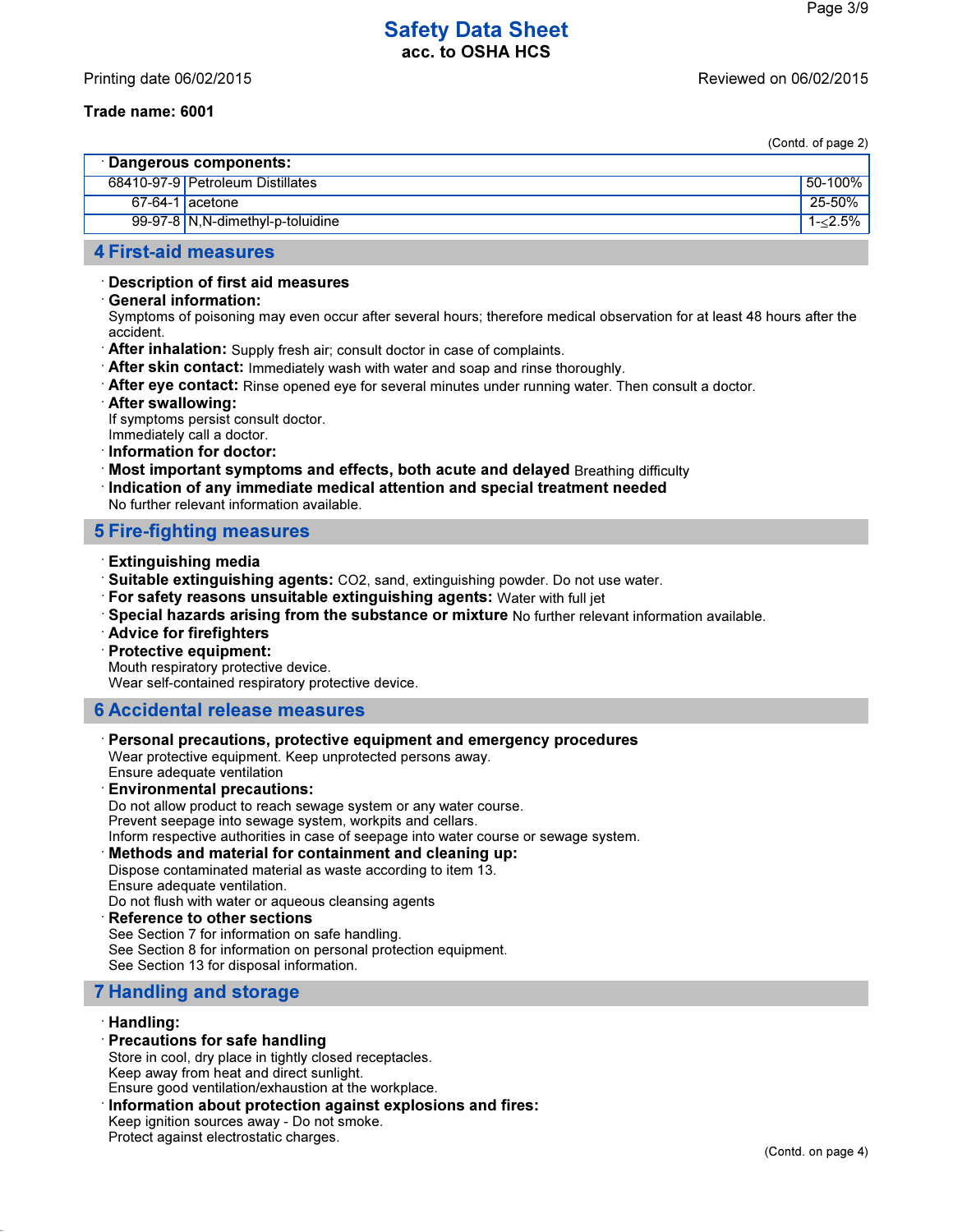# Safety Data Sheet

acc. to OSHA HCS

Printing date 06/02/2015 Reviewed on 06/02/2015

#### Trade name: 6001

(Contd. of page 3)

- · Conditions for safe storage, including any incompatibilities
- · Storage:
- · Requirements to be met by storerooms and receptacles: Store in a cool location. Store only in the original receptacle.
- · Information about storage in one common storage facility: Store away from oxidizing agents.
- · Further information about storage conditions:

Keep receptacle tightly sealed.

- Store in cool, dry conditions in well sealed receptacles.
- · Specific end use(s) No further relevant information available.
- 8 Exposure controls/personal protection
- · Additional information about design of technical systems: No further data; see item 7.
- · Control parameters

| Components with limit values that require monitoring at the workplace:                    |                                                                                                                                                         |  |  |
|-------------------------------------------------------------------------------------------|---------------------------------------------------------------------------------------------------------------------------------------------------------|--|--|
|                                                                                           | 67-64-1 acetone                                                                                                                                         |  |  |
| <b>PEL</b>                                                                                | Long-term value: $2400 \text{ mg/m}^3$ , 1000 ppm                                                                                                       |  |  |
| <b>REL</b>                                                                                | Long-term value: 590 mg/m <sup>3</sup> , 250 ppm                                                                                                        |  |  |
| <b>TLV</b>                                                                                | Short-term value: (1782) NIC-1187 mg/m <sup>3</sup> , (750) NIC-500 ppm<br>Long-term value: (1188) NIC-594 mg/m <sup>3</sup> , (500) NIC-250 ppm<br>BEI |  |  |
| 99-97-8 N, N-dimethyl-p-toluidine                                                         |                                                                                                                                                         |  |  |
|                                                                                           | WEEL Long-term value: 0.5 ppm                                                                                                                           |  |  |
| Ingredients with biological limit values:                                                 |                                                                                                                                                         |  |  |
| 67-64-1 acetone                                                                           |                                                                                                                                                         |  |  |
|                                                                                           | BEI 50 mg/L<br>Medium: urine<br>Time: end of shift<br>Parameter: Acetone (nonspecific)                                                                  |  |  |
| Additional information: The lists that were valid during the creation were used as basis. |                                                                                                                                                         |  |  |

#### · Exposure controls

· Personal protective equipment:

#### · General protective and hygienic measures:

The usual precautionary measures for handling chemicals should be followed.

Keep away from foodstuffs, beverages and feed.

Immediately remove all soiled and contaminated clothing.

Avoid contact with the eyes.

Avoid contact with the eyes and skin.

- · Breathing equipment: Not necessary if room is well-ventilated.
- · Protection of hands:



Protective gloves

Impervious gloves

The glove material has to be impermeable and resistant to the product/ the substance/ the preparation.

Selection of the glove material on consideration of the penetration times, rates of diffusion and the degradation

- **Material of gloves Nitrile rubber, NBR**
- Penetration time of glove material

The exact break through time has to be found out by the manufacturer of the protective gloves and has to be observed.

Not suitable are gloves made of the following materials:

Cotton or natural fibers

PVC gloves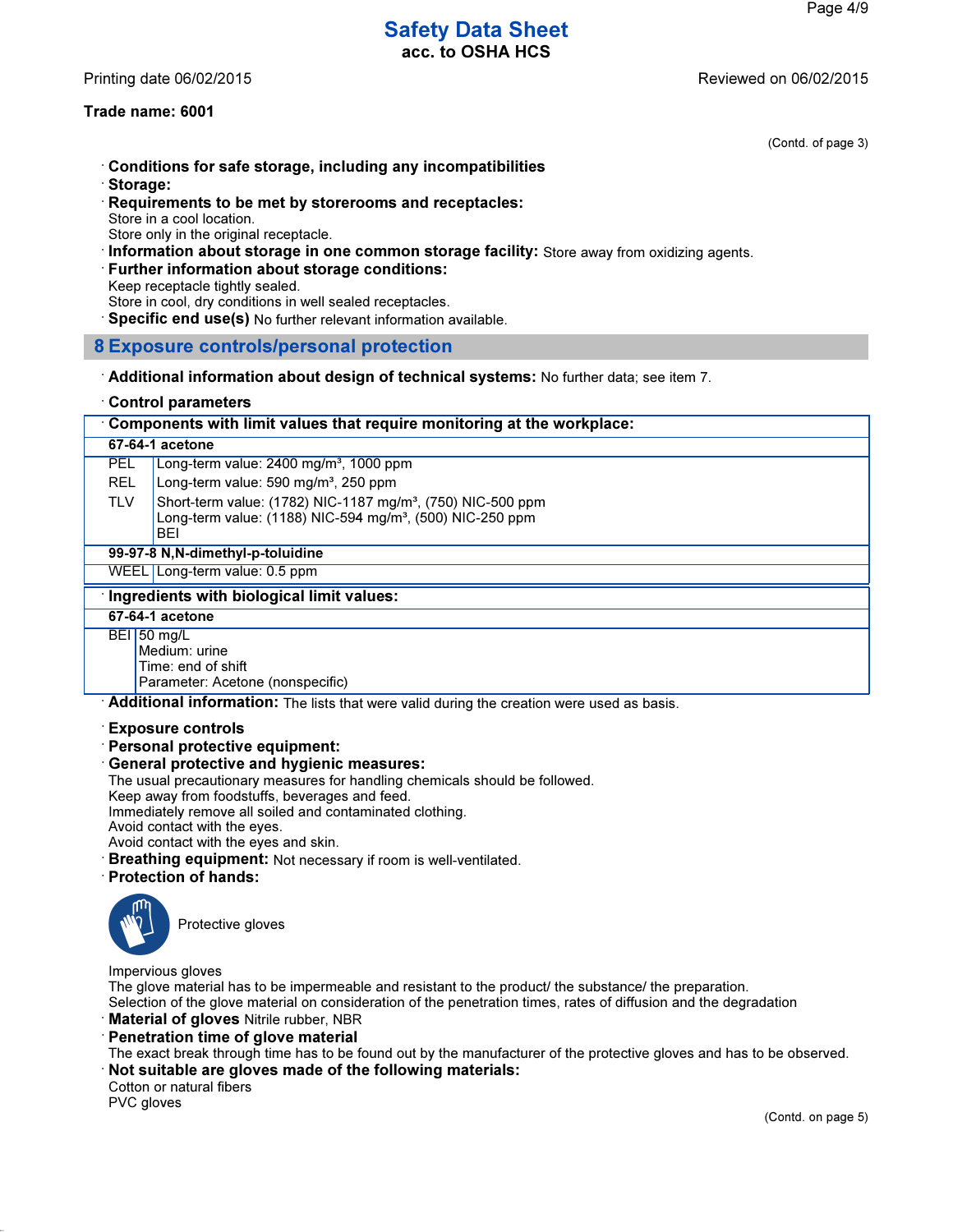Printing date 06/02/2015 **Printing date 06/02/2015** 

## Trade name: 6001

· Eye protection: Safety glasses



Tightly sealed goggles

· Body protection: Protective work clothing

# 9 Physical and chemical properties

| Information on basic physical and chemical properties<br><b>General Information</b>                      |                                                                                               |
|----------------------------------------------------------------------------------------------------------|-----------------------------------------------------------------------------------------------|
| Appearance:                                                                                              |                                                                                               |
| Form:                                                                                                    | Liquid                                                                                        |
| Color:                                                                                                   | Colorless                                                                                     |
| Odor:<br><b>Odour threshold:</b>                                                                         | Like aromatic solvents<br>Not determined.                                                     |
| pH-value:                                                                                                | Not determined.                                                                               |
|                                                                                                          |                                                                                               |
| <b>Change in condition</b><br><b>Melting point/Melting range:</b><br><b>Boiling point/Boiling range:</b> | Undetermined.<br>56 °C (133 °F)                                                               |
| · Flash point:                                                                                           | $-20$ °C (-4 °F)                                                                              |
| · Flammability (solid, gaseous):                                                                         | Not applicable.                                                                               |
| · Ignition temperature:                                                                                  | 465 °C (869 °F)                                                                               |
| <b>Decomposition temperature:</b>                                                                        | Not determined.                                                                               |
| Auto igniting:                                                                                           | Product is not selfigniting.                                                                  |
| Danger of explosion:                                                                                     | Product is not explosive. However, formation of explosive air/vapor mixtures<br>are possible. |
| <b>Explosion limits:</b>                                                                                 |                                                                                               |
| Lower:                                                                                                   | 2.6 Vol %                                                                                     |
| Upper:                                                                                                   | 13.0 Vol %                                                                                    |
| Vapor pressure at 20 °C (68 °F):                                                                         | 233 hPa (175 mm Hg)                                                                           |
| $\cdot$ Density at 20 °C (68 °F):                                                                        | $0.732$ g/cm <sup>3</sup> (6.109 lbs/gal)                                                     |
| <b>Relative density</b>                                                                                  | Not determined.                                                                               |
| <b>Vapour density</b><br><b>Evaporation rate</b>                                                         | Not determined.<br>Not determined.                                                            |
| Solubility in / Miscibility with                                                                         |                                                                                               |
| <b>Water:</b>                                                                                            | Not miscible or difficult to mix.                                                             |
| · Partition coefficient (n-octanol/water): Not determined.                                               |                                                                                               |
| <b>Viscosity:</b>                                                                                        |                                                                                               |
| Dynamic:                                                                                                 | Not determined.                                                                               |
| Kinematic:                                                                                               | Not determined.                                                                               |
| $\cdot$ Solvent content:                                                                                 |                                                                                               |
| <b>Organic solvents:</b><br><b>VOC content:</b>                                                          | 27.0 %                                                                                        |
| Other information                                                                                        | 197.6 g/l / 1.65 lb/gl<br>No further relevant information available.                          |
|                                                                                                          |                                                                                               |

(Contd. of page 4)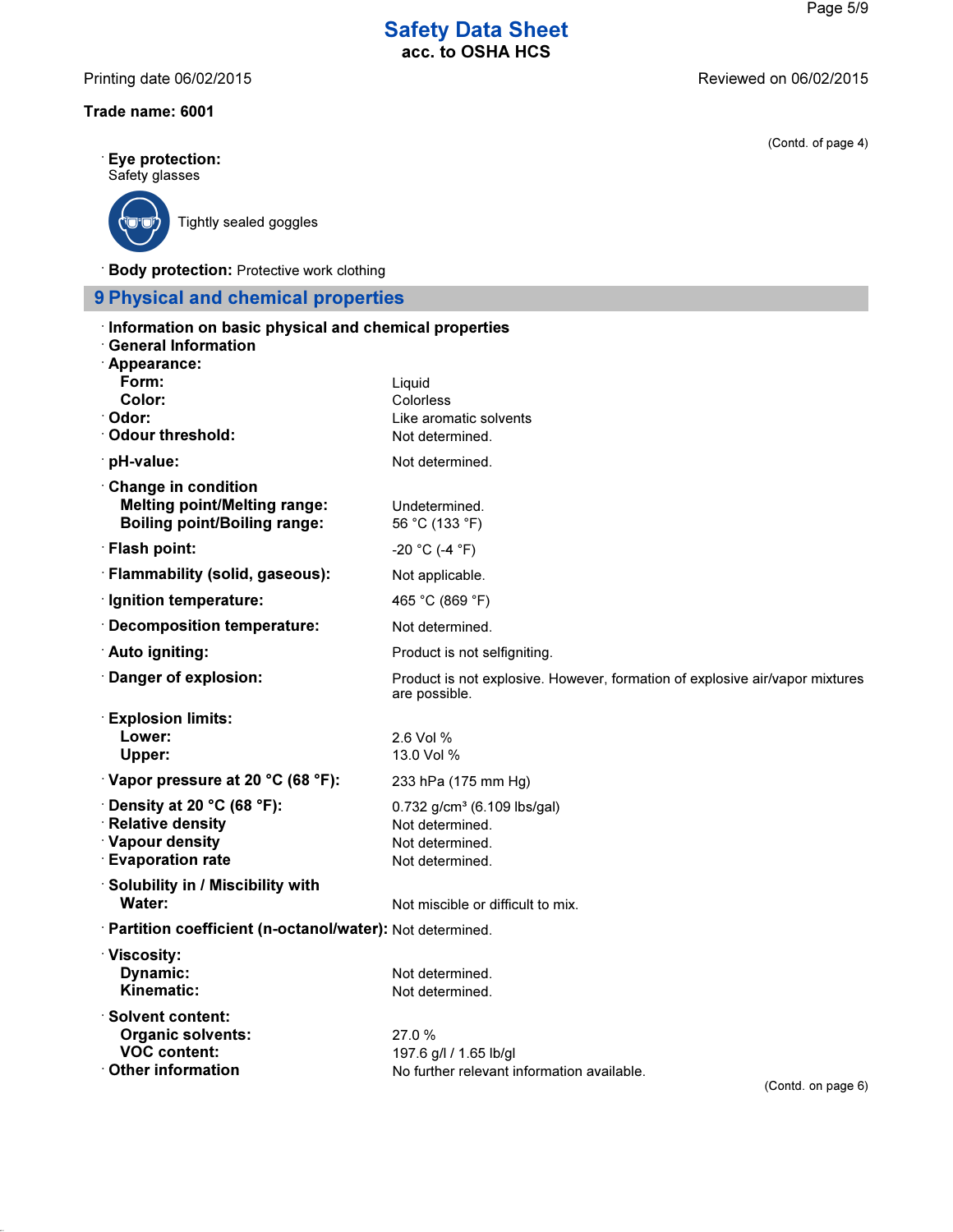#### Trade name: 6001

(Contd. of page 5)

### 10 Stability and reactivity

- · Reactivity
- · Chemical stability
- · Thermal decomposition / conditions to be avoided: No decomposition if used according to specifications.
- · Possibility of hazardous reactions No dangerous reactions known.
- · Conditions to avoid No further relevant information available.
- · Incompatible materials: No further relevant information available.
- · Hazardous decomposition products: No dangerous decomposition products known.

### 11 Toxicological information

- · Information on toxicological effects
- · Acute toxicity:
- · Primary irritant effect:
- · on the skin: No irritant effect.
- · on the eye: No irritating effect.
- · Sensitization: No sensitizing effects known.
- · Additional toxicological information:

The product shows the following dangers according to internally approved calculation methods for preparations: Harmful

Irritant

· Carcinogenic categories

#### · IARC (International Agency for Research on Cancer)

None of the ingredients is listed.

· NTP (National Toxicology Program)

None of the ingredients is listed.

#### · OSHA-Ca (Occupational Safety & Health Administration)

None of the ingredients is listed.

## 12 Ecological information

#### · Toxicity

- · Aquatic toxicity: No further relevant information available.
- · Persistence and degradability No further relevant information available.
- · Behavior in environmental systems:
- · Bioaccumulative potential No further relevant information available.
- · Mobility in soil No further relevant information available.
- · Additional ecological information:
- · General notes:

Water hazard class 2 (Self-assessment): hazardous for water

Do not allow product to reach ground water, water course or sewage system.

Danger to drinking water if even small quantities leak into the ground.

#### · Results of PBT and vPvB assessment

- $\cdot$  PBT: Not applicable.
- · vPvB: Not applicable.

· Other adverse effects No further relevant information available.

#### 13 Disposal considerations

#### · Waste treatment methods

· Recommendation:

Must not be disposed of together with household garbage. Do not allow product to reach sewage system.

#### · Uncleaned packagings:

· Recommendation: Disposal must be made according to official regulations.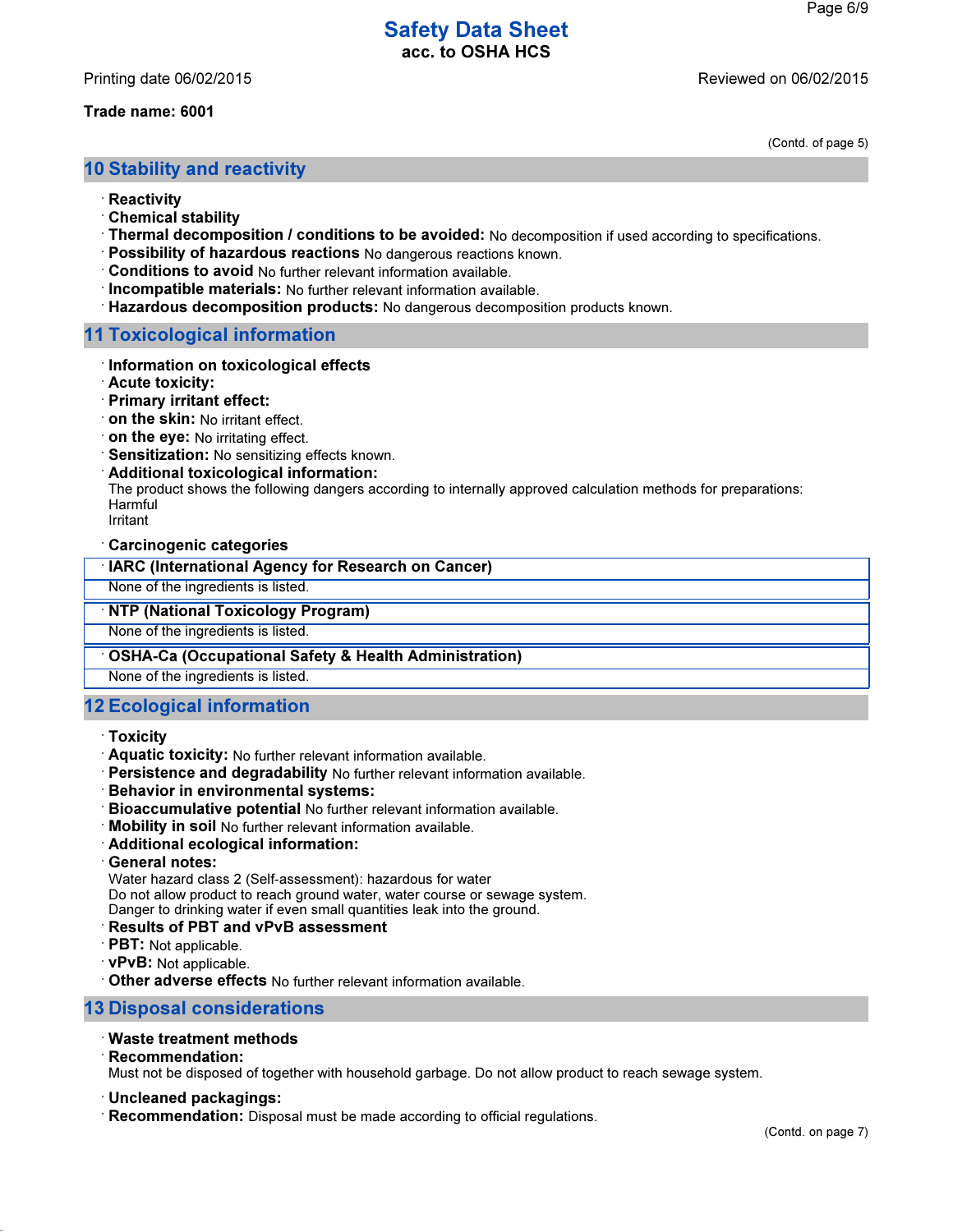Printing date 06/02/2015 **Printing date 06/02/2015** 

# Trade name: 6001

(Contd. of page 6)

| <b>14 Transport information</b>                                                                                                                                                                                                                                                                                    |                                                                                                                                                                                                    |
|--------------------------------------------------------------------------------------------------------------------------------------------------------------------------------------------------------------------------------------------------------------------------------------------------------------------|----------------------------------------------------------------------------------------------------------------------------------------------------------------------------------------------------|
| · UN-Number<br><b>DOT, IMDG, IATA</b><br><b>UN proper shipping name</b><br>$\cdot$ DOT<br><b>IMDG, IATA</b><br>Transport hazard class(es)<br>$\cdot$ DOT                                                                                                                                                           | <b>UN1993</b><br>Flammable liquids, n.o.s. (Acetone, Petroleum Distillates)<br>FLAMMABLE LIQUID, N.O.S. (ACETONE, Petroleum Distillates)                                                           |
| · Class<br>· Label                                                                                                                                                                                                                                                                                                 | 3 Flammable liquids<br>3                                                                                                                                                                           |
| ∴IMDG, IATA                                                                                                                                                                                                                                                                                                        |                                                                                                                                                                                                    |
| <b>Class</b><br>· Label<br><b>∶Packing group</b><br><b>DOT, IMDG, IATA</b><br><b>Environmental hazards:</b><br><b>Marine pollutant:</b><br><b>Special precautions for user</b><br>Danger code (Kemler):<br><b>EMS Number:</b><br>Transport in bulk according to Annex II of<br><b>MARPOL73/78 and the IBC Code</b> | 3 Flammable liquids<br>3<br>Ш<br>No<br>Warning: Flammable liquids<br>33<br>$F-E, S-E$<br>Not applicable.                                                                                           |
| · Transport/Additional information:<br>$\cdot$ DOT<br><b>Quantity limitations</b>                                                                                                                                                                                                                                  | On passenger aircraft/rail: 5 L<br>On cargo aircraft only: 60 L                                                                                                                                    |
| <b>IMDG</b><br><b>Limited quantities (LQ)</b><br><b>Excepted quantities (EQ)</b><br>· UN "Model Regulation":                                                                                                                                                                                                       | 11<br>Code: E2<br>Maximum net quantity per inner packaging: 30 ml<br>Maximum net quantity per outer packaging: 500 ml<br>UN1993, Flammable liquids, n.o.s. (Acetone, Petroleum Distillates), 3, II |
| <b>15 Regulatory information</b>                                                                                                                                                                                                                                                                                   |                                                                                                                                                                                                    |
| · Sara                                                                                                                                                                                                                                                                                                             | Safety, health and environmental regulations/legislation specific for the substance or mixture                                                                                                     |
| Section 355 (extremely hazardous substances):<br>None of the ingredients is listed.                                                                                                                                                                                                                                |                                                                                                                                                                                                    |
| Section 313 (Specific toxic chemical listings):                                                                                                                                                                                                                                                                    |                                                                                                                                                                                                    |
| None of the ingredients is listed.                                                                                                                                                                                                                                                                                 |                                                                                                                                                                                                    |
| <b>TSCA (Toxic Substances Control Act):</b>                                                                                                                                                                                                                                                                        |                                                                                                                                                                                                    |
| All ingredients are listed.                                                                                                                                                                                                                                                                                        |                                                                                                                                                                                                    |
|                                                                                                                                                                                                                                                                                                                    | (Contd. on page 8)                                                                                                                                                                                 |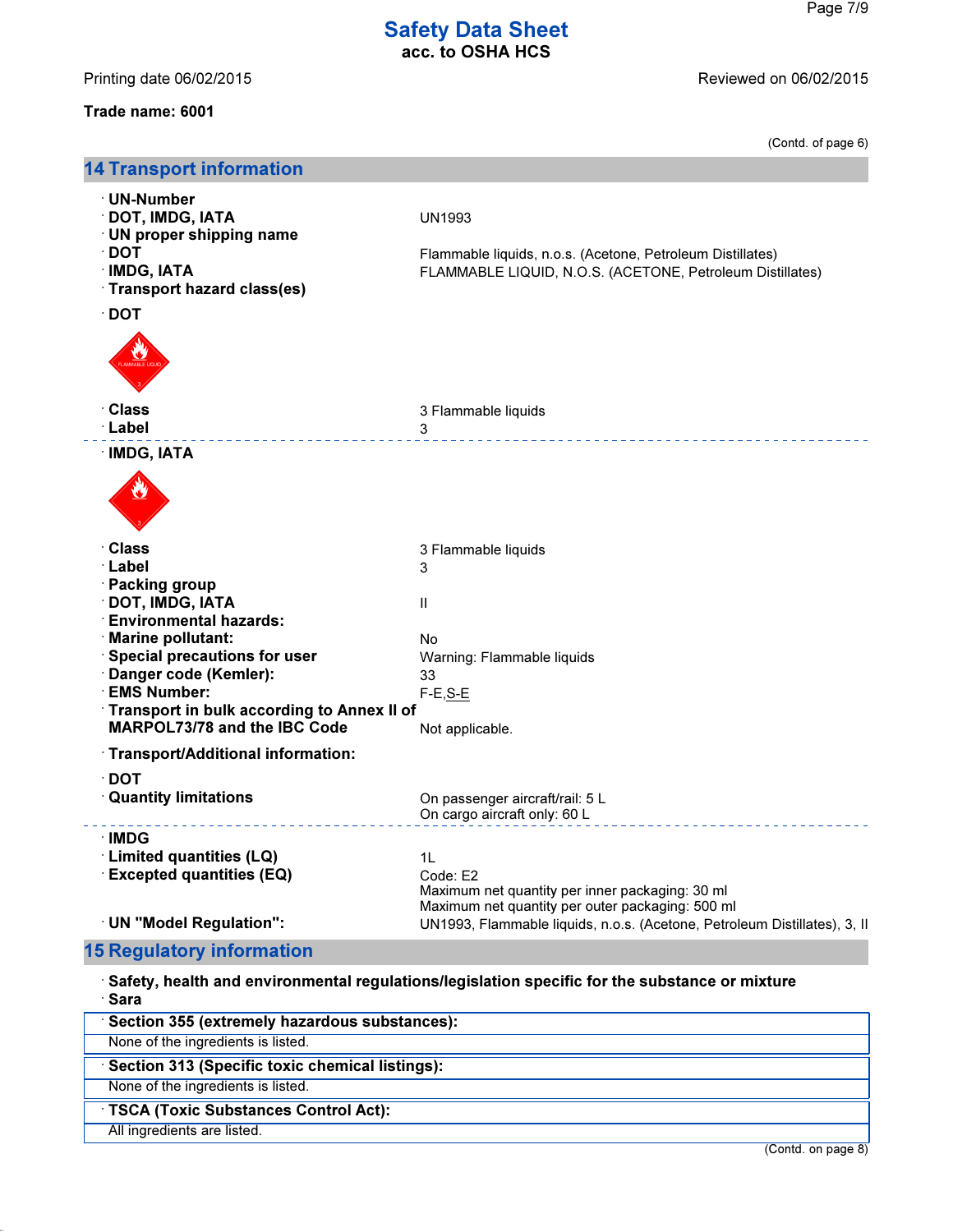#### Trade name: 6001

| (Contd. of page 7)                                                                                                  |    |
|---------------------------------------------------------------------------------------------------------------------|----|
| <b>Proposition 65</b>                                                                                               |    |
| <b>Chemicals known to cause cancer:</b>                                                                             |    |
| 99-97-8 N,N-dimethyl-p-toluidine                                                                                    |    |
| Chemicals known to cause reproductive toxicity for females:                                                         |    |
| None of the ingredients is listed.                                                                                  |    |
| Chemicals known to cause reproductive toxicity for males:                                                           |    |
| None of the ingredients is listed.                                                                                  |    |
| Chemicals known to cause developmental toxicity:                                                                    |    |
| None of the ingredients is listed.                                                                                  |    |
| <b>Carcinogenic categories</b>                                                                                      |    |
| <b>EPA (Environmental Protection Agency)</b>                                                                        |    |
| 67-64-1 acetone                                                                                                     | L  |
| TLV (Threshold Limit Value established by ACGIH)                                                                    |    |
| 67-64-1 acetone                                                                                                     | A4 |
| NIOSH-Ca (National Institute for Occupational Safety and Health)                                                    |    |
| None of the ingredients is listed.                                                                                  |    |
| GHS label elements The product is classified and labeled according to the Globally Harmonized System (GHS).         |    |
| GHS07<br>GHS02<br>GHS08                                                                                             |    |
| <b>Signal word Danger</b>                                                                                           |    |
| Hazard-determining components of labeling:<br><b>Petroleum Distillates</b><br>acetone<br>N,N-dimethyl-p-toluidine   |    |
| <b>Hazard statements</b><br>Highly flammable liquid and vapor.                                                      |    |
| Causes serious eye irritation.                                                                                      |    |
| May cause drowsiness or dizziness.                                                                                  |    |
| May cause damage to organs through prolonged or repeated exposure.<br>May be fatal if swallowed and enters airways. |    |
| <b>Precautionary statements</b>                                                                                     |    |
| If medical advice is needed, have product container or label at hand.<br>Keep out of reach of children.             |    |
| Read label before use.                                                                                              |    |
| Keep away from heat/sparks/open flames/hot surfaces. - No smoking.                                                  |    |
| Use explosion-proof electrical/ventilating/lighting/equipment.                                                      |    |
| Do not breathe dust/fume/gas/mist/vapors/spray.<br>Wear protective gloves / eye protection / face protection.       |    |
| Wear eye protection / face protection.                                                                              |    |

Ground/bond container and receiving equipment.

Use only non-sparking tools.

Take precautionary measures against static discharge.

Wash thoroughly after handling.

Use only outdoors or in a well-ventilated area.

If swallowed: Immediately call a poison center/doctor.

IF ON SKIN (or hair): Remove/Take off immediately all contaminated clothing. Rinse skin with water/shower.

If in eyes: Rinse cautiously with water for several minutes. Remove contact lenses, if present and easy to do. Continue rinsing.

IF INHALED: Remove victim to fresh air and keep at rest in a position comfortable for breathing.

Call a poison center/doctor if you feel unwell.

If eye irritation persists: Get medical advice/attention.

Get medical advice/attention if you feel unwell.